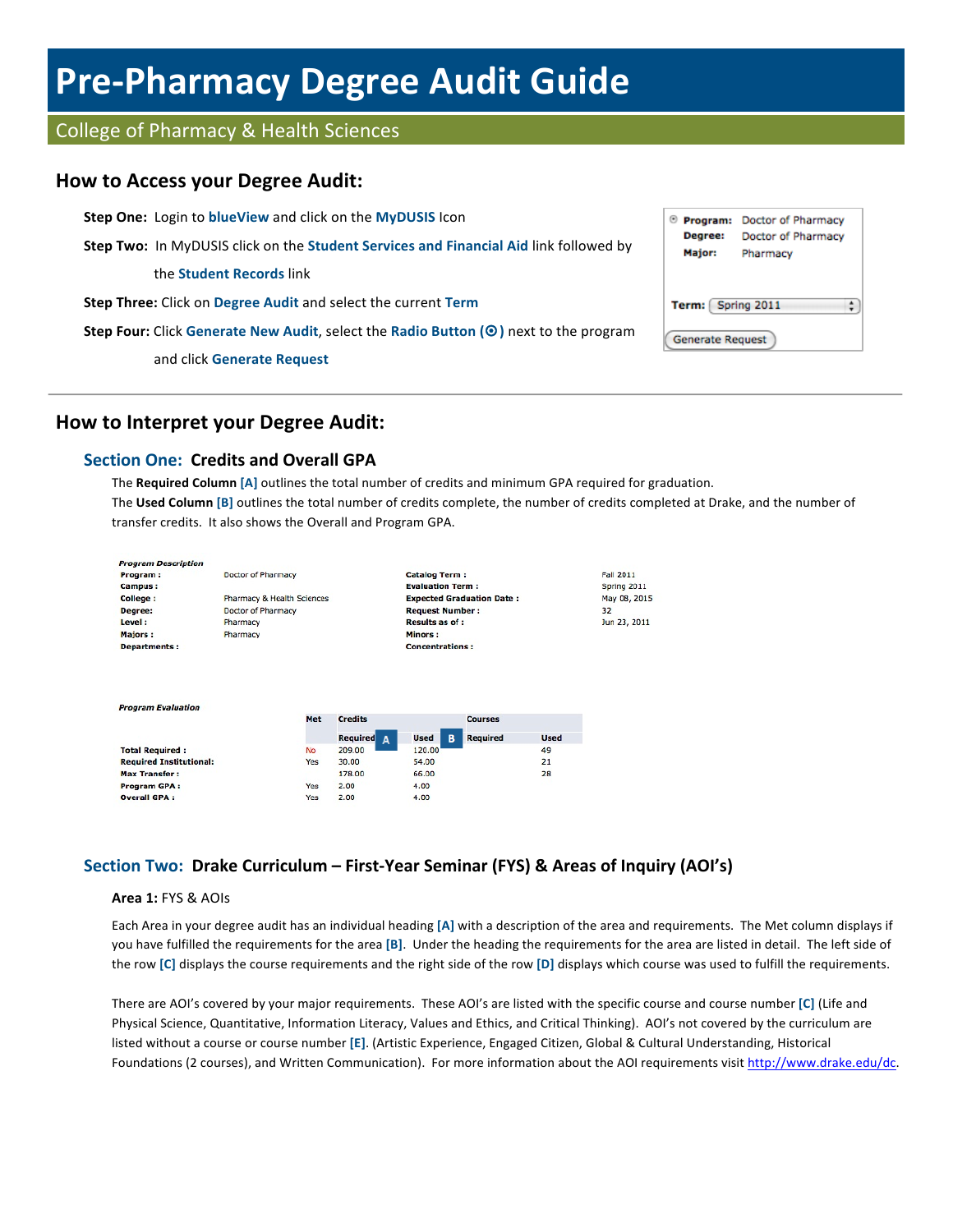|   | <b>Area Requirements</b>                                                                |     |                 |             |                 |             |  |
|---|-----------------------------------------------------------------------------------------|-----|-----------------|-------------|-----------------|-------------|--|
|   |                                                                                         | Met | <b>Credits</b>  |             | <b>Courses</b>  |             |  |
| A | Area : Drake Curriculum-FYS/AOI-Pharm                                                   |     | <b>Required</b> | <b>Used</b> | <b>Required</b> | <b>Used</b> |  |
|   | <b>Total Required:</b>                                                                  | No  |                 | 29.00       | 14              | 10          |  |
|   | <b>Area Description</b><br>To view course listings, see www.drake.edu/dc (AOI listing). |     |                 |             |                 |             |  |
|   | - Detail Requirements                                                                   |     |                 |             |                 |             |  |

| B. |     |                        |                 |                            |                          |            |          | Met Condition Rule Subject Attribute Low High Required Credits Required Courses Term Subject Course Title |                 |                            |            |                                                          | <b>Attribute Credits Grade Source</b> |              |           |        |
|----|-----|------------------------|-----------------|----------------------------|--------------------------|------------|----------|-----------------------------------------------------------------------------------------------------------|-----------------|----------------------------|------------|----------------------------------------------------------|---------------------------------------|--------------|-----------|--------|
|    | Yes |                        | $\overline{ }$  | <b>BIO</b>                 | LIFE                     | 012 013    |          |                                                                                                           | 201410 BIO<br>n |                            | 012        | GENERAL/PRE-PROFESSIONAL BIO I                           | LIFE                                  | 3.00         | в.        | н      |
|    |     | Yes AND                |                 | <b>CHEM</b>                | PHSC                     |            | 001 001L |                                                                                                           |                 | 201410 CHEM<br>201510 CHEM | 001<br>098 | <b>GEN CHEMISTRY I</b><br><b>ORGANIC CHEMISTRY LAB I</b> | PHSC<br>PHSC                          | 3.00<br>1.00 | в         | н<br>R |
|    |     | Yes AND                |                 | <b>FYS</b>                 |                          | $0 - -$    | 099      |                                                                                                           | 201410 FYS      |                            | 016        | SCIENCE AND PUBLIC DISCOURSE                             |                                       | 3.00         | A         | н      |
|    |     | Yes AND                |                 | MATH                       | <b>QUAN</b>              | 050 100    |          |                                                                                                           |                 | 201420 MATH                | 050        | <b>CALCULUS I</b>                                        | <b>OUAN</b>                           | 4.00         | A         | н      |
|    |     | No AND<br>No AND       |                 | <b>PHAR</b><br><b>PHAR</b> | <b>INFO</b><br><b>VE</b> | 145<br>162 |          |                                                                                                           |                 |                            |            |                                                          |                                       |              |           |        |
|    |     | Yes AND                |                 | <b>STAT</b>                | <b>CRIT</b>              | 060        |          |                                                                                                           |                 | 201410 STAT                | 060        | STATISTICS FOR THE LIFE SCI                              | <b>CRIT</b>                           | 3.00         | TR        |        |
|    |     | Yes AND                |                 | ARTS or MUS (3 cr)         |                          |            |          |                                                                                                           | 201510 ENG      |                            | 041        | <b>INTRO TO FILM STUDY</b>                               | <b>ARTS</b>                           | 3.00         |           | R      |
|    |     | No AND<br>E<br>Yes AND | CITZ AOI        | <b>GLOB AOI</b>            |                          |            |          |                                                                                                           |                 | 201410 SCSG                | 002        | <b>HUMAN GEOGRAPHY</b>                                   | <b>GLOB</b>                           | 3.00         |           | н      |
|    |     | No AND                 | <b>HISF AOI</b> |                            |                          |            |          |                                                                                                           | 201420 HIST     |                            | 002        | PASSAGES SINCE 1750                                      | $HI-B$                                | 3.00         | <b>B</b>  | н      |
|    |     | Yes AND                |                 | WRIT AOI                   |                          |            |          |                                                                                                           | 201410 ENG      |                            | $0 -$      | SEMINAR IN READING & WRITING                             | <b>WRIT</b>                           | 3.00         | <b>TR</b> | т      |
|    |     |                        |                 |                            |                          |            |          |                                                                                                           |                 |                            |            | <b>Total Credits and GPA:</b>                            |                                       | 29.00 3.21   |           |        |

### **Section Three:** Pre-Pharmacy Requirements

#### Area 2: Pre-Pharmacy Math/ Science Requirements

Pre-Pharmacy Math/ Science coursework required for admission to the Professional Pharmacy Program. To view Pre-Pharmacy/PharmD Curriculum Guide is available at http://www.drake.edu/cphs/programs/. Please note, once you begin at Drake, your Pre-Pharmacy Math/Science requirements must be completed at Drake. The courses in this area must be completed by the end of the spring semester of your sophomore year.

| Area Requirements               |     |                 |             |                 |             |  |
|---------------------------------|-----|-----------------|-------------|-----------------|-------------|--|
|                                 | Met | <b>Credits</b>  |             | <b>Courses</b>  |             |  |
| Area: Pre-pharmacy Math/Science |     | <b>Required</b> | <b>Used</b> | <b>Required</b> | <b>Used</b> |  |
| <b>Total Required:</b>          | No  |                 | 27.00       | 15              | 12          |  |
| Area GPA:                       | Yes | 3.00            | 3.55        |                 |             |  |

**Area Description** 

These courses must be completed and the 3.0 gpa requirement must be met by the end of the sophomore spring term for Drake pre-pharmacy

students. Students beginning at Drake as P1 students do not have a grade point average requirement.

|     | <b>Detail Requirements</b>        |  |                         |                  |      |     |                                  |  |                         |             |                             |                               |                                    |                                       |            |              |   |
|-----|-----------------------------------|--|-------------------------|------------------|------|-----|----------------------------------|--|-------------------------|-------------|-----------------------------|-------------------------------|------------------------------------|---------------------------------------|------------|--------------|---|
|     | <b>Met Condition Rule Subject</b> |  |                         | <b>Attribute</b> |      |     | <b>Low High Required Credits</b> |  | <b>Required Courses</b> | <b>Term</b> | <b>Subject Course Title</b> |                               |                                    | <b>Attribute Credits Grade Source</b> |            |              |   |
| Yes |                                   |  | <b>BIO</b>              |                  | 012  |     |                                  |  |                         | 201310 BIO  |                             | 012                           | GENERAL/PRE-PROFESSIONAL BIO I     |                                       | 3.00       | A            | н |
|     | Yes AND                           |  | <b>BIO</b>              |                  | 012L |     |                                  |  |                         | 201310 BIO  |                             | 012L                          | <b>GEN/PRE-PROF BIO I LAB</b>      |                                       | 1.00       | A            | н |
|     | Yes AND                           |  | <b>BIO</b>              |                  | 013  |     |                                  |  |                         | 201320 BIO  |                             | 013                           | <b>GEN/PRE-PROFESSIONAL BIO II</b> |                                       | 3.00       | A            | н |
|     | Yes AND                           |  | <b>BIO</b>              |                  | 013L |     |                                  |  |                         | 201320 BIO  |                             | 013L                          | GEN/PRE-PRO BIOLOGY II LAB         |                                       | 1.00       | A            | н |
|     | Yes AND                           |  | <b>CHEM</b>             |                  | 001  |     |                                  |  |                         | 201310 CHEM |                             | 001                           | <b>GEN CHEMISTRY I</b>             |                                       | 3.00       | в            | н |
|     | Yes AND                           |  | <b>CHEM</b>             |                  | 002  |     |                                  |  |                         | 201320 CHEM |                             | 002                           | <b>GEN CHEMISTRY II</b>            |                                       | 3.00       | <b>C</b>     | н |
|     | Yes AND                           |  | <b>CHEM</b>             |                  | 003  |     |                                  |  |                         | 201310 CHEM |                             | 003                           | <b>GENERAL CHEM LAB I</b>          |                                       | 1.00       | A            | н |
|     | Yes AND                           |  | <b>CHEM</b>             |                  | 004  |     |                                  |  |                         | 201320 CHEM |                             | 004                           | <b>GENERAL CHEM LAB II</b>         |                                       | 1.00       | $\mathbf{A}$ | н |
|     | Yes AND                           |  | <b>CHEM</b>             |                  | 097  |     |                                  |  |                         | 201410 CHEM |                             | 097                           | <b>ORGANIC CHEMISTRY I</b>         |                                       | 3.00       |              | R |
|     | Yes AND                           |  | <b>CHEM</b>             |                  | 098  |     |                                  |  |                         | 201410 CHEM |                             | 098                           | ORGANIC CHEMISTRY LAB I            |                                       | 1.00       |              | R |
|     | No AND                            |  | <b>CHEM</b>             |                  | 108  |     |                                  |  |                         |             |                             |                               |                                    |                                       |            |              |   |
|     | No AND                            |  | <b>CHEM</b>             |                  | 110  |     |                                  |  |                         |             |                             |                               |                                    |                                       |            |              |   |
|     | Yes AND                           |  | <b>MATH</b>             |                  | 050  | 100 |                                  |  |                         | 201320 MATH |                             | 050                           | <b>CALCULUS I</b>                  |                                       | 4.00       | A            | н |
|     | No AND                            |  | BIO 095 or BIO 103      |                  |      |     |                                  |  |                         |             |                             |                               |                                    |                                       |            |              |   |
|     | Yes AND                           |  | STAT 060 or PSY 011/015 |                  |      |     |                                  |  |                         | 201410 STAT |                             | 060                           | STATISTICS FOR THE LIFE SCIENC     |                                       | 3.00       |              | R |
|     |                                   |  |                         |                  |      |     |                                  |  |                         |             |                             | <b>Total Credits and GPA:</b> |                                    |                                       | 27.00 3.55 |              |   |

#### Area 3: Pre-Pharmacy Non-Math/Science Requirements

Pre-Pharmacy Non-Math/ Science coursework required for admission to the Professional Pharmacy Program. Please note, PHAR 011 -PHAR 071 must be completed by the end of the spring semester of your sophomore year. Your Public Speaking and Written Communication requirement can be completed during the professional program and taken at another college or university.